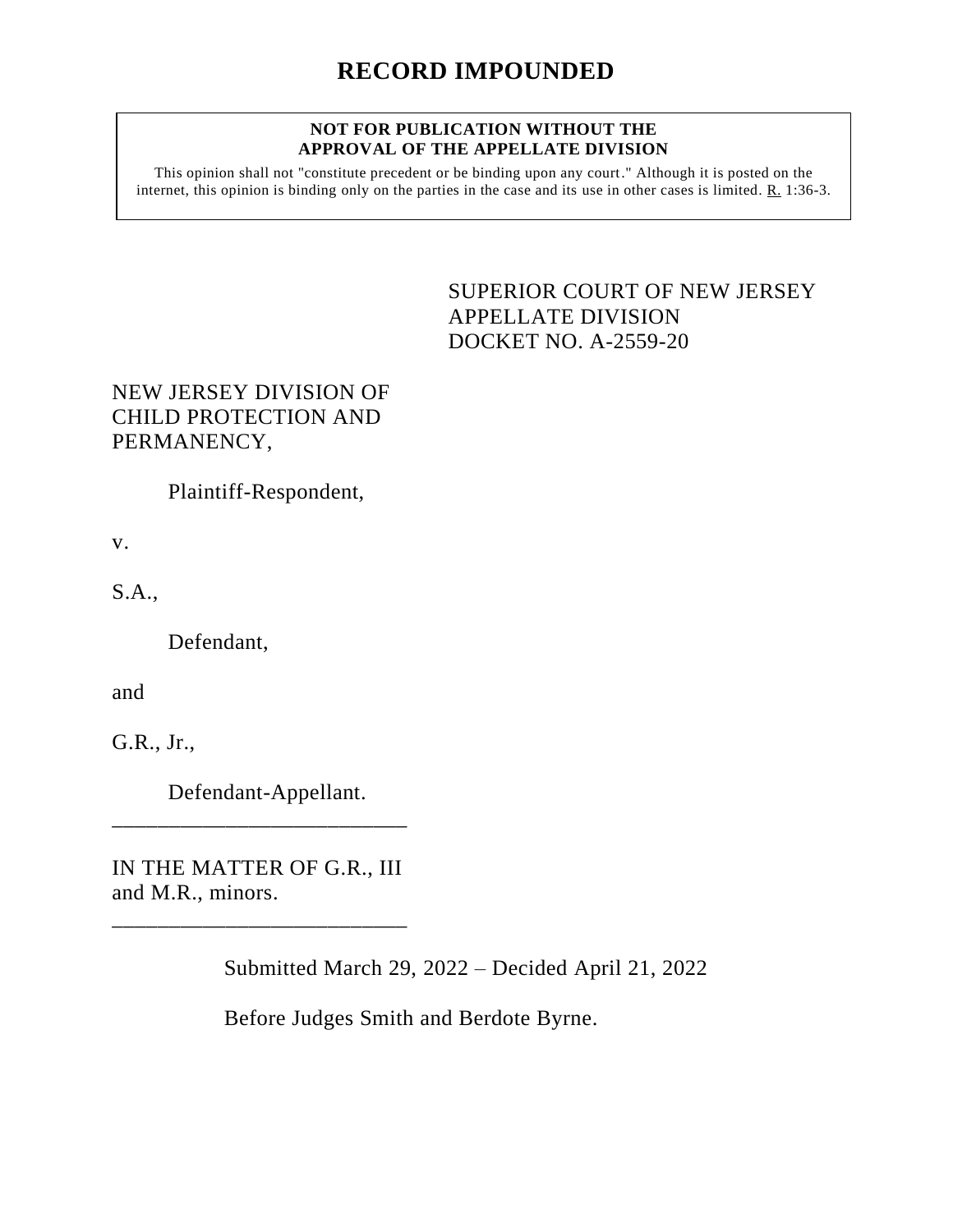On appeal from the Superior Court of New Jersey, Chancery Division, Family Part, Essex County, Docket No. FN-07-0120-20.

Joseph E. Krakora, Public Defender, attorney for appellant (Patricia Nichols, Assistant Deputy Public Defender, of counsel and on the briefs).

Matthew J. Platkin, Acting Attorney General, attorney for respondent (Donna Arons, Assistant Attorney General, of counsel; John J. Lafferty, IV, Deputy Attorney General, on the brief).

Joseph E. Krakora, Public Defender, attorney for minors (Meredith Alexis Pollock, Deputy Public Defender, of counsel; Neha Gogate, Assistant Deputy Public Defender, of counsel and on the brief).

## PER CURIAM

In this appeal, we consider whether defendant father abused or neglected his children by placing them at substantial risk of harm pursuant to [N.J.S.A.](http://www.lexis.com/research/buttonTFLink?_m=1cc55a29b9c605ba2f5df4bb2e9d2975&_xfercite=%3ccite%20cc%3d%22USA%22%3e%3c%21%5bCDATA%5b2012%20N.J.%20Super.%20Unpub.%20LEXIS%20213%5d%5d%3e%3c%2fcite%3e&_butType=4&_butStat=0&_butNum=18&_butInline=1&_butinfo=N.J.%20STAT.%20ANN.%209%3a6-8.21&_fmtstr=FULL&docnum=4&_startdoc=1&wchp=dGLbVzt-zSkAb&_md5=9e0be611cddcc236446ba3d2c719ffeb) 9:6-  $8.21(c)(4)$  when he shot a gun in the home, knowing the children were also in the home, and when he held his infant son in one arm while holding a knife in the other hand or having a knife nearby during an admitted "crisis situation" with police. The trial court found defendant abused and neglected both children by placing them at substantial risk of harm. We agree and affirm.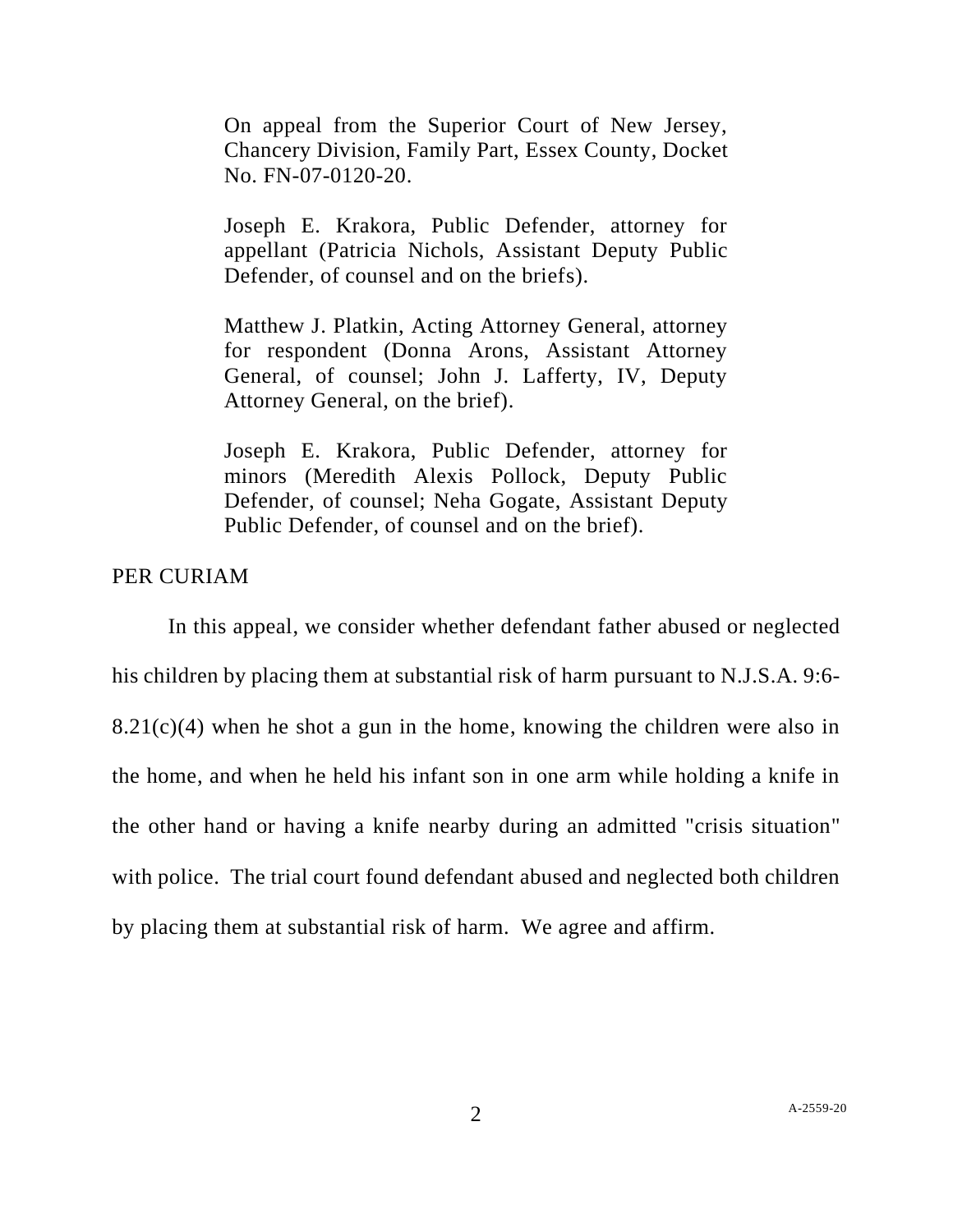On October 18, 2019, the Madrigal<sup>1</sup> family was in the process of splitting up. Bianca, the biological mother of Max, age 2, and Manny, age two months, had finished packing and was about to leave with the children. Bruno, the biological father, was upstairs alone on the third floor where the family slept. A single shot from Bruno's gun was discharged, causing the police to respond to the home. When Bianca heard the gunshot, she ran upstairs and found Bruno sitting on the bed with a gun in his lap. She asked him what happened but he did not respond. She took the gun from Bruno and secured it by placing it under a bed on the second floor. Bianca handed Manny to Bruno when she took the gun from him so he could "say goodbye" to his son. $2$ 

When the gun went off the children were not on the third floor, but Bruno knew they were in the house and did not know exactly where they were. A shell casing was found on the stairs leading to the third floor and a bullet hole was found entering the third floor living room wall, exiting through the third-floor bedroom wall. Upon arrival, police examined the gun and learned it was loaded, containing nine live rounds and one in the chamber.

<sup>&</sup>lt;sup>1</sup> We employ pseudonyms to protect the privacy of the parties and children. R. 1:38-3(d)(12).

<sup>&</sup>lt;sup>2</sup> The record does not address where Max was at the moment Bianca took the loaded gun from Bruno or whether he was being supervised by an adult.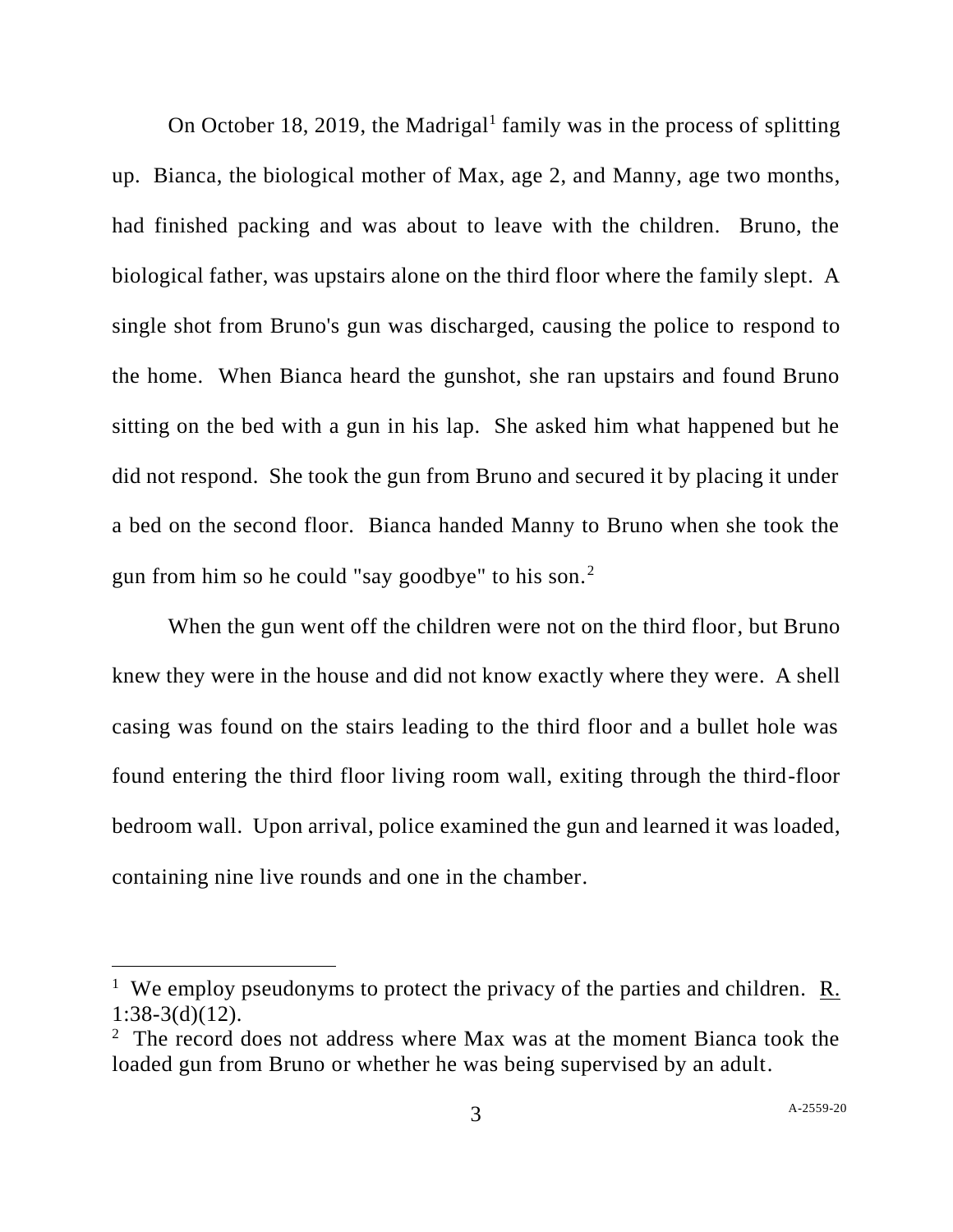When police arrived, Max was with Bianca but Manny was still with Bruno on the third floor. Police attempted to speak to Bruno through the closed door leading to the third-floor, attic apartment. They could not see Manny at that time. Bruno eventually opened the door and stood halfway up the stairs holding Manny. There was a verbal standoff between Bruno and police on the stairs leading to the third-floor landing. According to the sworn testimony of Officer Pluta, Bruno held Manny in one arm and a black-handled knife in the other hand.<sup>3</sup> Despite repeated requests, Bruno refused to hand Manny over to Bianca or the police. He was not menacing Manny with the knife or threatening to harm him, but he was agitated; cursing and yelling at the police to leave. Eventually, Bruno handed the baby over to Bianca and barricaded himself in the third-floor bedroom. After approximately twenty minutes, he came out and was taken to Rutgers UMDNJ Crisis center for evaluation.

 $3$  In his interview with DCPP on October 23, 2019, Bruno denied holding a knife while holding Manny, but admitted he had knives next to him on the stairs during the standoff with police and while he held Manny. He told DCPP he had the knives on the stairs "to protect himself against the police." Bianca corroborated Bruno's statement to DCPP, stating Bruno took a knife when he learned police were coming, but she "did not recall" Bruno ever having a knife in his hand while holding Manny on the stairs. Both statements in DCPP's records are admissible pursuant to N.J.R.E. 803(b)(1) and N.J.R.E. 803(c)(25).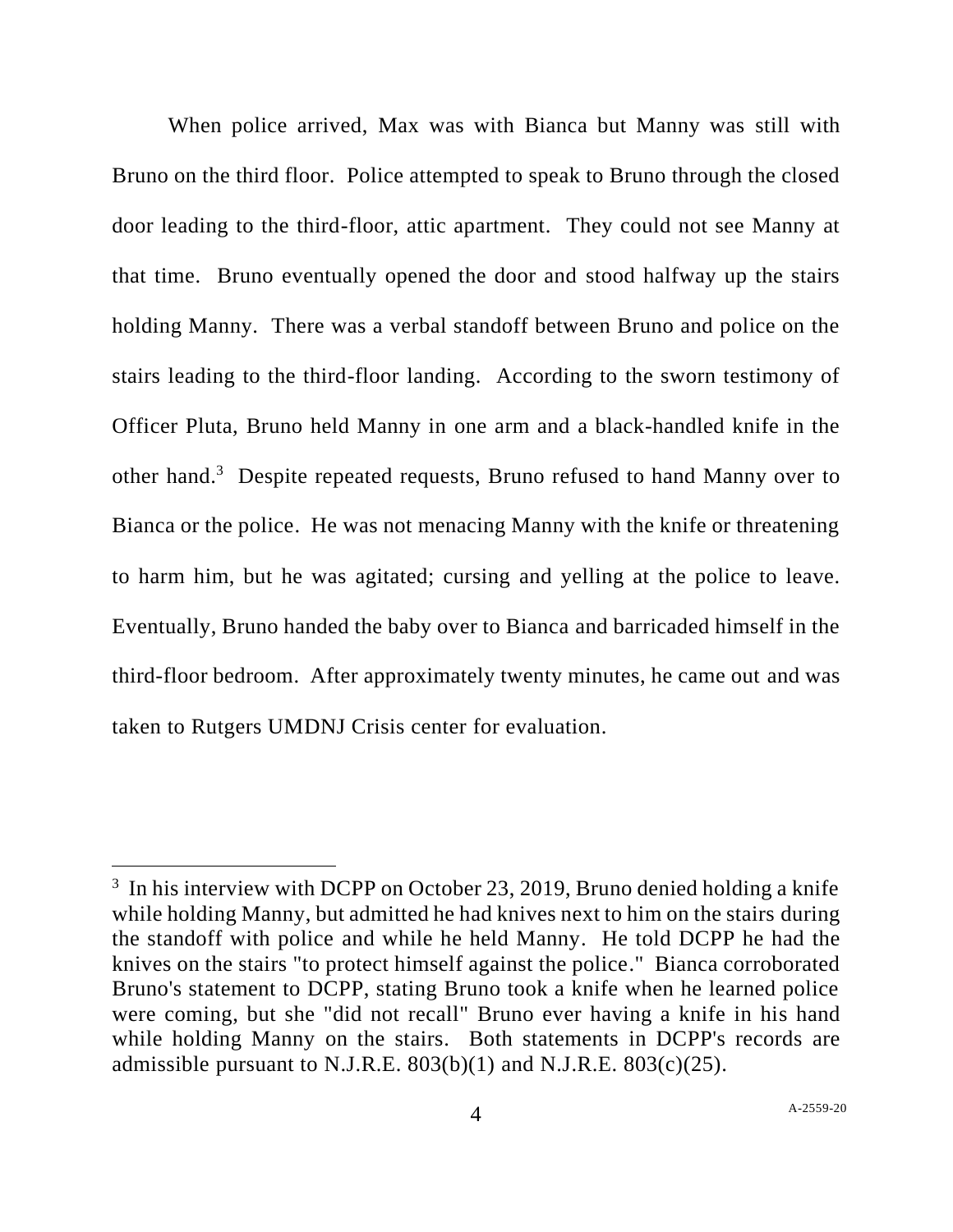The Division of Child Protection and Permanency substantiated Bruno for neglect/risk of harm because Bruno "shot a gun off in the home and held knives in the presence of the children that could have harmed others." Bianca was not substantiated. After a fact-finding hearing on February 7, 2020, where Officer Pluta and the DCPP caseworker testified, the trial court issued an oral opinion, finding Bruno neglected both children pursuant to N.J.S.A. 9:6-8.21 because "he placed his children at substantial risk of harm when he shot a gun in the home while the children were also in the home." Further, the court found he placed Manny "at substantial risk of harm when he refused to comply with police while holding [Manny] in one hand while he had a knife in the other."

Bruno urges us to reverse the finding of neglect against him, claiming the trial court committed error in finding Bruno violated the statute by shooting a gun in the home while the children were also in the home; by refusing to comply with the police while holding Manny and a knife; and by acting grossly and wantonly negligent while in the midst of a mental health crisis. Bruno alternatively claims he was in the midst of a mental health crisis and claims the gun discharged accidentally while he was cleaning it, and he was not holding a knife while he held Manny. Bruno also claims the trial court erred in relying upon hearsay statements in the DCPP record in reaching its conclusions.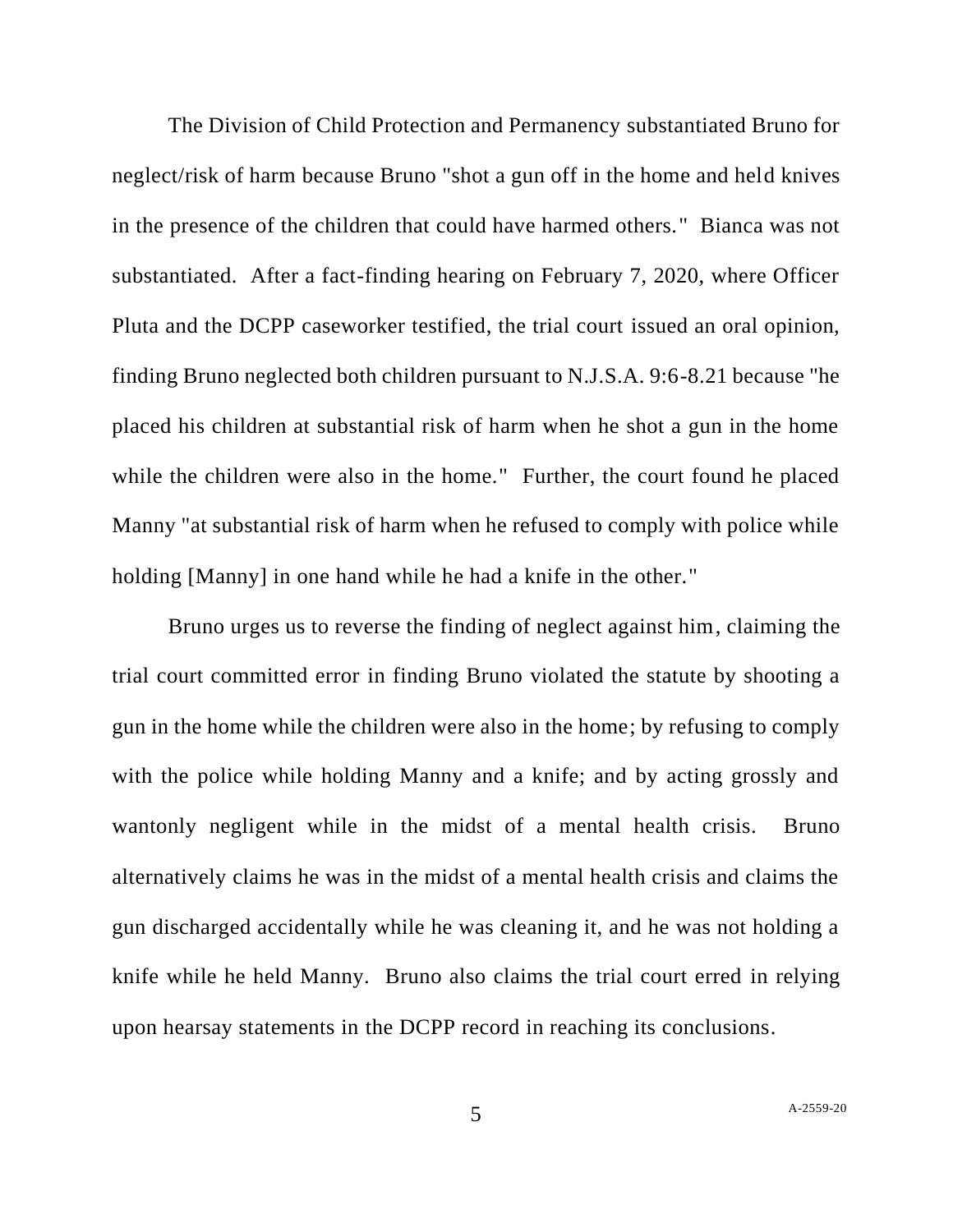Our review of the trial judge's factual finding of abuse or neglect is limited; we defer to the court's determinations "'when supported by adequate, substantial, credible evidence.'" N.J. Div. of Youth & Fam. Servs. v. I.Y.A., 400 N.J. Super. 77, 89 (App. Div. 2008) (quoting Cesare v. Cesare, 154 N.J. 394, 411-12 (1998)). The trial court is best suited to assess credibility, weigh testimony, and develop a feel for the case, and we extend special deference to the Family Part's expertise. N.J. Div. of Youth & Fam. Servs. v. M.C. III, 201 N.J. 328, 342-43 (2010); Cesare, 154 N.J. at 413. Unless the trial judge's factual findings are "'so wide of the mark that a mistake must have been made'" they should not be disturbed. N.J. Div. of Youth & Fam. Servs. v. M.M., 189 N.J. 261, 279 (2007) (quoting C.B. Snyder Realty, Inc. v. BMW of N. Am. Inc., 233 N.J. Super. 65, 69 (App. Div. 1989)). "It is not our place to second-guess or substitute our judgment for that of the family court, provided that the record contains substantial and credible evidence to support" the judge's decision. N.J. Div. of Youth & Fam. Servs. v. F.M., 211 N.J. 420, 448-49 (2012).

Title Nine was enacted "to provide for the protection of children . . . who have had serious injury inflicted upon them by other than accidental means." N.J.S.A. 9:6-8.8(a). This legislation is intended "to assure that the lives of innocent children are immediately safeguarded from further injury and possible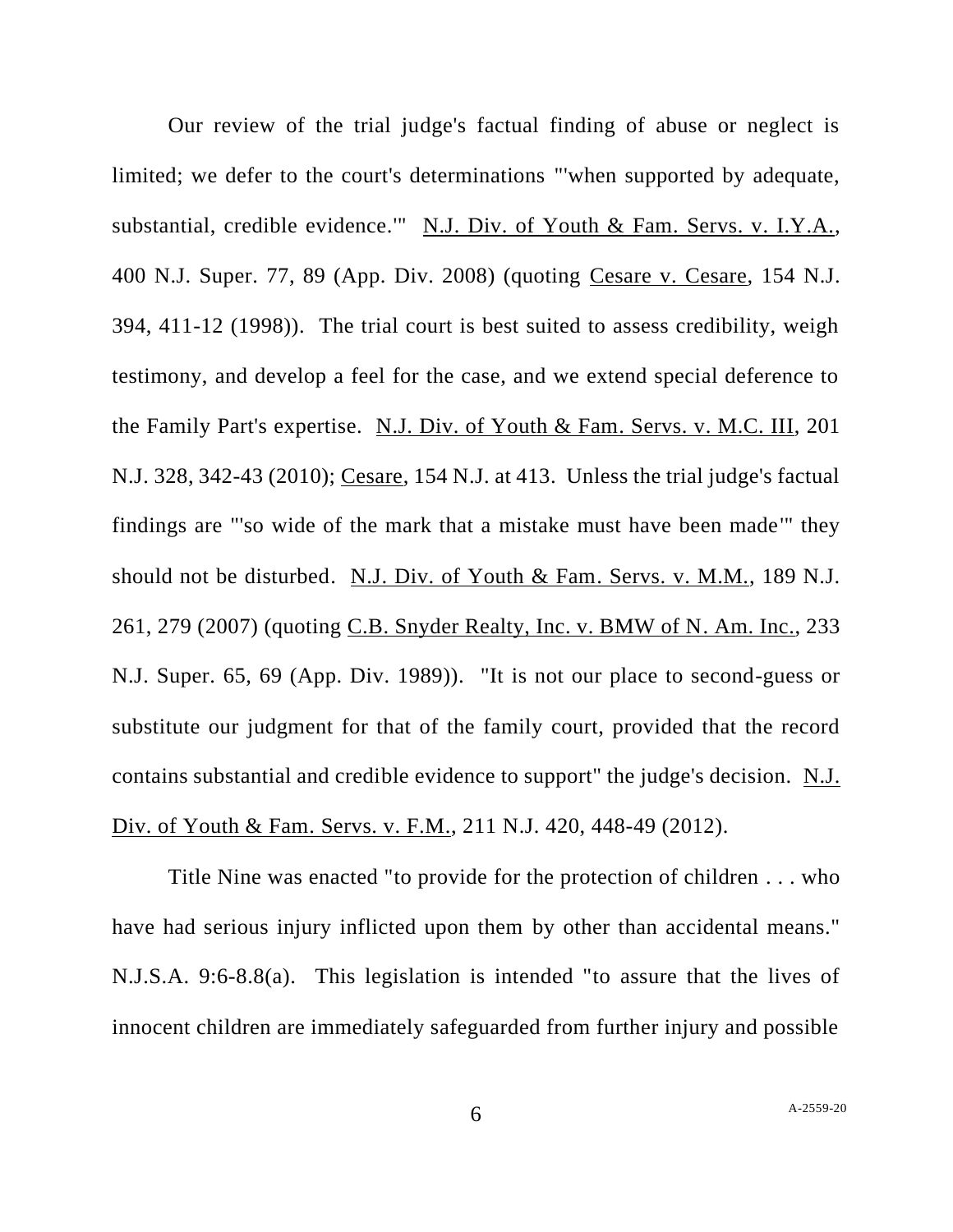death and that the legal rights of such children are fully protected." Ibid. In construing this provision, our courts have emphasized the primary concern of Title Nine is the protection of children, not the culpability of parental conduct. See G.S. v. Dep't of Human Servs., 157 N.J. 161, 177 (1999) (citing [State v.](http://www.lexis.com/research/buttonTFLink?_m=1cc55a29b9c605ba2f5df4bb2e9d2975&_xfercite=%3ccite%20cc%3d%22USA%22%3e%3c%21%5bCDATA%5b2012%20N.J.%20Super.%20Unpub.%20LEXIS%20213%5d%5d%3e%3c%2fcite%3e&_butType=3&_butStat=2&_butNum=19&_butInline=1&_butinfo=%3ccite%20cc%3d%22USA%22%3e%3c%21%5bCDATA%5b252%20N.J.%20Super.%20323%2c%20330%5d%5d%3e%3c%2fcite%3e&_fmtstr=FULL&docnum=4&_startdoc=1&wchp=dGLbVzt-zSkAb&_md5=85d79c004f27973042abea845d42ee5f)  [Demarest, 252 N.J. Super. 323, 331](http://www.lexis.com/research/buttonTFLink?_m=1cc55a29b9c605ba2f5df4bb2e9d2975&_xfercite=%3ccite%20cc%3d%22USA%22%3e%3c%21%5bCDATA%5b2012%20N.J.%20Super.%20Unpub.%20LEXIS%20213%5d%5d%3e%3c%2fcite%3e&_butType=3&_butStat=2&_butNum=19&_butInline=1&_butinfo=%3ccite%20cc%3d%22USA%22%3e%3c%21%5bCDATA%5b252%20N.J.%20Super.%20323%2c%20330%5d%5d%3e%3c%2fcite%3e&_fmtstr=FULL&docnum=4&_startdoc=1&wchp=dGLbVzt-zSkAb&_md5=85d79c004f27973042abea845d42ee5f) (App. Div. 1991)). A court does not have to wait until a child is actually harmed or neglected before it can act in the interest of that minor. N.J. Div. of Youth & Fam. Servs. v. V.M., 408 N.J. Super. 222, 235-36. (App. Div. 2009) ((Carchman, J. concurring) citing In re Guardianship of D.M.H., 161 N.J. 365, 383 (1999)). Nor does harm to the child need to be intentional in order to substantiate a finding of abuse or neglect. See M.C. III, 201 N.J. at 345.

In determining a case of abuse or neglect, the court should base its determination on the totality of the circumstances. N.J. Div. of Youth & Fam. Servs. v. V.T., 423 N.J. Super. 320, 329 (App. Div. 2011). We recognize that what constitutes abuse or neglect depends, in large measure, on the context of the situation. N.J. Division of Youth & Fam. Servs. v. J.L., 410 N.J. Super. 159, 168 (App. Div. 2009).

Pursuant to N.J.S.A. [9:6-8.21\(c\)\(4\),](http://www.lexis.com/research/buttonTFLink?_m=1cc55a29b9c605ba2f5df4bb2e9d2975&_xfercite=%3ccite%20cc%3d%22USA%22%3e%3c%21%5bCDATA%5b2012%20N.J.%20Super.%20Unpub.%20LEXIS%20213%5d%5d%3e%3c%2fcite%3e&_butType=4&_butStat=0&_butNum=18&_butInline=1&_butinfo=N.J.%20STAT.%20ANN.%209%3a6-8.21&_fmtstr=FULL&docnum=4&_startdoc=1&wchp=dGLbVzt-zSkAb&_md5=9e0be611cddcc236446ba3d2c719ffeb) an "[a]bused or neglected child" includes "a child whose physical, mental, or emotional condition has been

7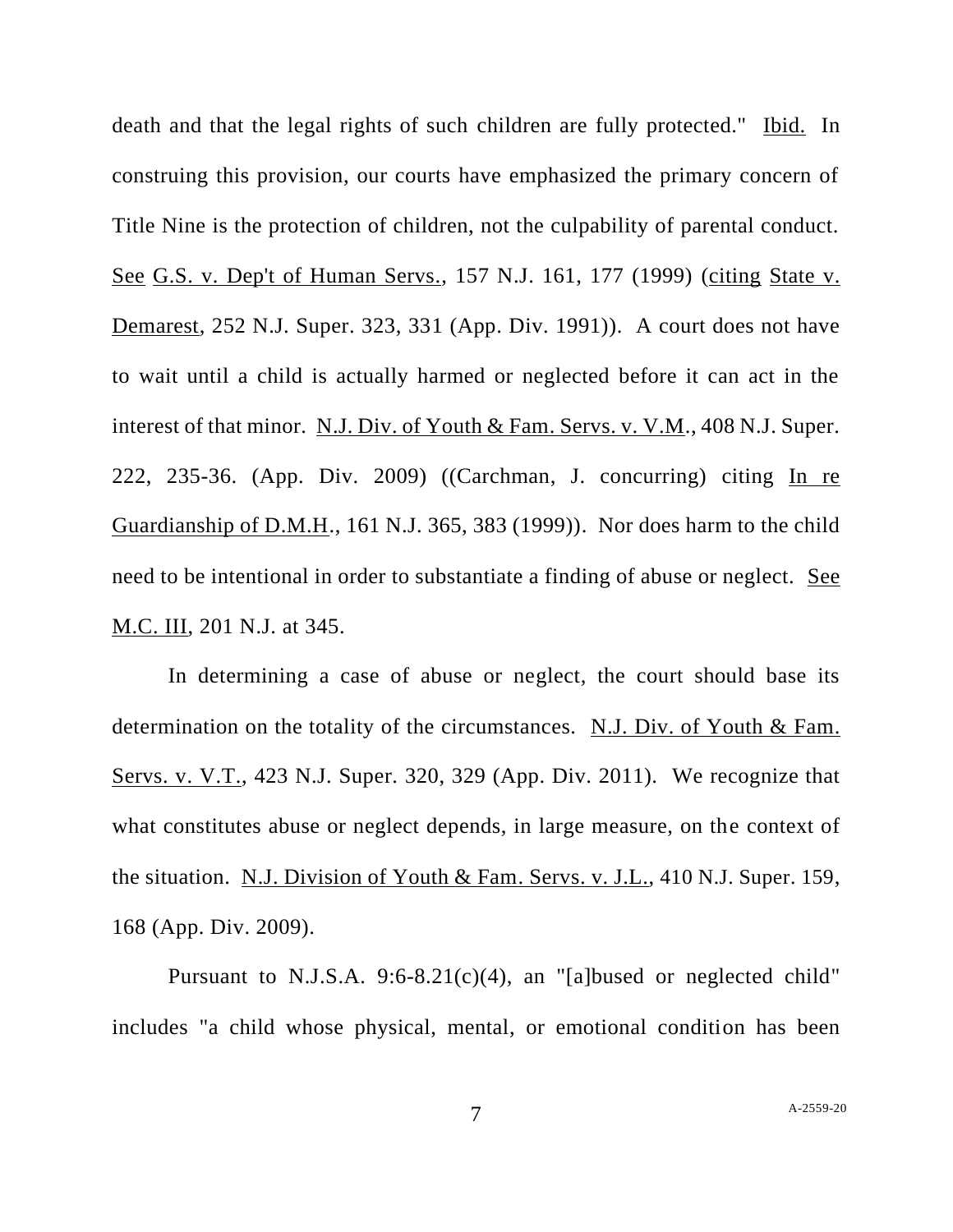impaired or is in imminent danger of becoming impaired as the result of the failure of his parent or guardian . . . to exercise a minimum degree of care . . . ." (emphasis added). While the phrase "minimum degree of care" is not defined within the statute, our Supreme Court has recognized this standard refers to conduct that is "grossly or wantonly negligent, but not necessarily intentional." G.S., 157 N.J. at 178; see also Dep't of Child. & Fams., Div. of Youth & Fam. Servs. v. T.B., 207 N.J. 294, 298 (2011). "Where an ordinary reasonable person would understand that a situation poses dangerous risks and acts without regard for the potentially serious consequences, the law holds him responsible for the injuries he causes." G.S., 157 N.J. at 179. Compare [T.B., 207 N.J.](http://www.lexis.com/research/buttonTFLink?_m=1cc55a29b9c605ba2f5df4bb2e9d2975&_xfercite=%3ccite%20cc%3d%22USA%22%3e%3c%21%5bCDATA%5b2012%20N.J.%20Super.%20Unpub.%20LEXIS%20213%5d%5d%3e%3c%2fcite%3e&_butType=3&_butStat=2&_butNum=24&_butInline=1&_butinfo=%3ccite%20cc%3d%22USA%22%3e%3c%21%5bCDATA%5b207%20N.J.%20294%2c%20309%5d%5d%3e%3c%2fcite%3e&_fmtstr=FULL&docnum=4&_startdoc=1&wchp=dGLbVzt-zSkAb&_md5=bc26a0ef53bc425dba6148fe33a96d0b) at 309-10 (finding no gross negligence where a mother accidentally left her four-year-old son home alone, reasonably believing that his grandmother was there) with [N.J.](http://www.lexis.com/research/buttonTFLink?_m=1cc55a29b9c605ba2f5df4bb2e9d2975&_xfercite=%3ccite%20cc%3d%22USA%22%3e%3c%21%5bCDATA%5b2012%20N.J.%20Super.%20Unpub.%20LEXIS%20213%5d%5d%3e%3c%2fcite%3e&_butType=3&_butStat=2&_butNum=25&_butInline=1&_butinfo=%3ccite%20cc%3d%22USA%22%3e%3c%21%5bCDATA%5b419%20N.J.%20Super.%20538%2c%20545%5d%5d%3e%3c%2fcite%3e&_fmtstr=FULL&docnum=4&_startdoc=1&wchp=dGLbVzt-zSkAb&_md5=5341c14b7855185941e1b4ab2c7e52fb)  Div. of Youth & Fam. [Servs. v. A.R., 419 N.J. Super. 538, 545-46](http://www.lexis.com/research/buttonTFLink?_m=1cc55a29b9c605ba2f5df4bb2e9d2975&_xfercite=%3ccite%20cc%3d%22USA%22%3e%3c%21%5bCDATA%5b2012%20N.J.%20Super.%20Unpub.%20LEXIS%20213%5d%5d%3e%3c%2fcite%3e&_butType=3&_butStat=2&_butNum=25&_butInline=1&_butinfo=%3ccite%20cc%3d%22USA%22%3e%3c%21%5bCDATA%5b419%20N.J.%20Super.%20538%2c%20545%5d%5d%3e%3c%2fcite%3e&_fmtstr=FULL&docnum=4&_startdoc=1&wchp=dGLbVzt-zSkAb&_md5=5341c14b7855185941e1b4ab2c7e52fb) (App. Div. [2011\)](http://www.lexis.com/research/buttonTFLink?_m=1cc55a29b9c605ba2f5df4bb2e9d2975&_xfercite=%3ccite%20cc%3d%22USA%22%3e%3c%21%5bCDATA%5b2012%20N.J.%20Super.%20Unpub.%20LEXIS%20213%5d%5d%3e%3c%2fcite%3e&_butType=3&_butStat=2&_butNum=25&_butInline=1&_butinfo=%3ccite%20cc%3d%22USA%22%3e%3c%21%5bCDATA%5b419%20N.J.%20Super.%20538%2c%20545%5d%5d%3e%3c%2fcite%3e&_fmtstr=FULL&docnum=4&_startdoc=1&wchp=dGLbVzt-zSkAb&_md5=5341c14b7855185941e1b4ab2c7e52fb) (upholding a finding of gross negligence where a father placed his tenmonth-old child on a bed with no railings next to a radiator, despite his recognition of the potential danger of the situation). The standard for determining whether a parent has committed child neglect is not whether some potential for harm exists; a parent fails to exercise a minimum degree of care when he is "aware of the dangers inherent in a situation and fails to adequately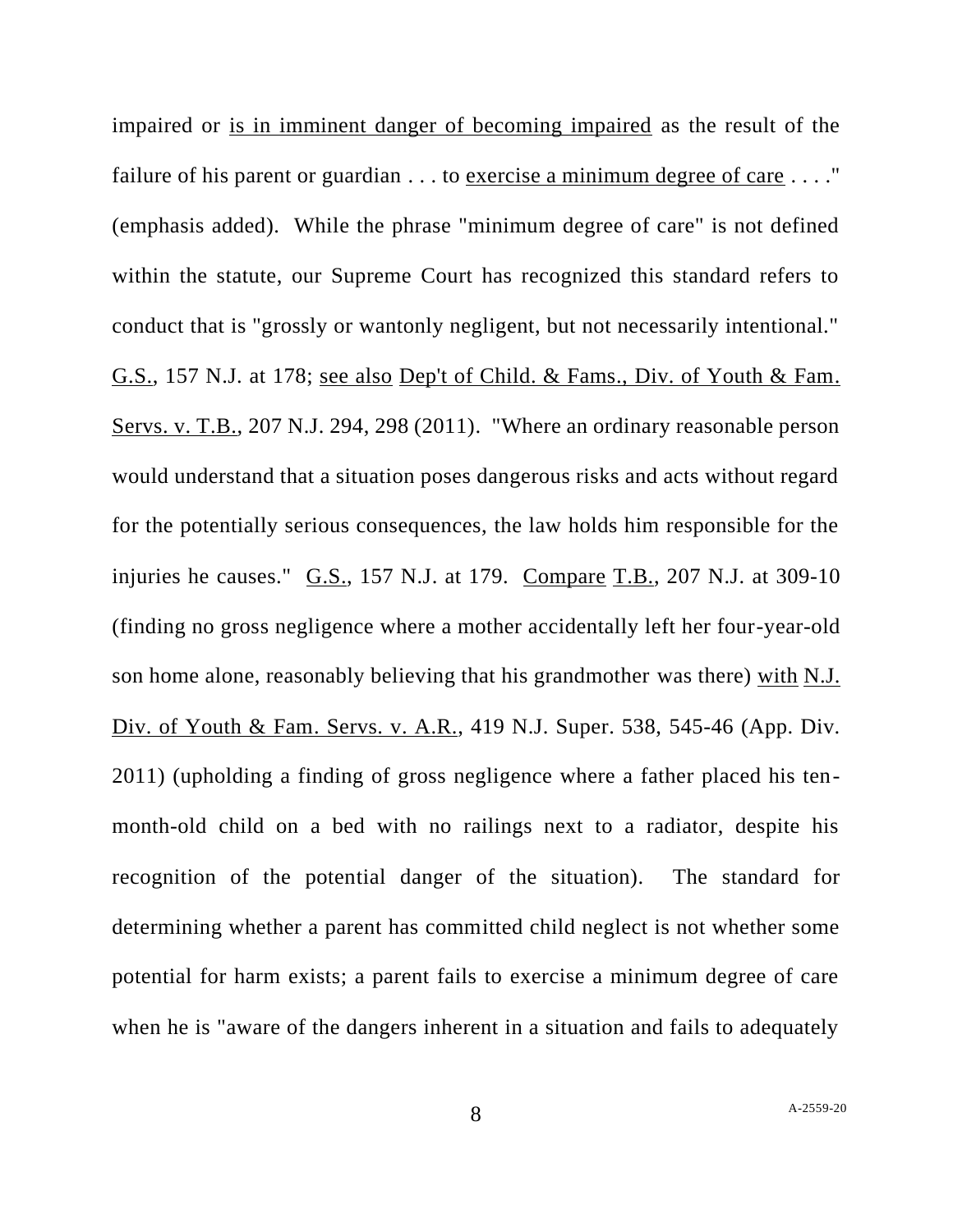supervise the child or recklessly creates a risk of serious injury to the child." G.S., 157 N.J. at 181.

The critical issue before us pursuant to [subsection \(4\)](http://www.lexis.com/research/buttonTFLink?_m=1cc55a29b9c605ba2f5df4bb2e9d2975&_xfercite=%3ccite%20cc%3d%22USA%22%3e%3c%21%5bCDATA%5b2012%20N.J.%20Super.%20Unpub.%20LEXIS%20213%5d%5d%3e%3c%2fcite%3e&_butType=4&_butStat=0&_butNum=28&_butInline=1&_butinfo=N.J.%20STAT.%20ANN.%209%3a6-8.21&_fmtstr=FULL&docnum=4&_startdoc=1&wchp=dGLbVzt-zSkAb&_md5=263ad5ea793f106242f96b5b466d23bb) of the statute is whether there is sufficient admissible evidence in the record to support a finding Bruno's conduct that day amounted to a grossly negligent deprivation of a minimum degree of care. The trial court had no obligation to accept defendant's version of events -- that the gun accidentally went off while he was cleaning it -- when contrasting those statements with the eyewitness testimony of Officer Pluta who testified as to the surrounding circumstances; the gun was loaded and contained ten rounds and Bruno was belligerent and in crisis. Bianca told DCPP she asked Bruno about the gunshot noise and he did not respond. Specifically, Bruno did not tell Bianca he was cleaning the gun and it accidentally discharged. He also did not tell police the gun accidentally discharged when they arrived at the scene. By his own admission, Bruno was licensed to carry a gun in Florida and knew the risks inherent in a loaded gun. Nevertheless, he fired a weapon knowing Max and Manny were in the house but not knowing where. The action of firing a weapon, for whatever motive, without knowing where the children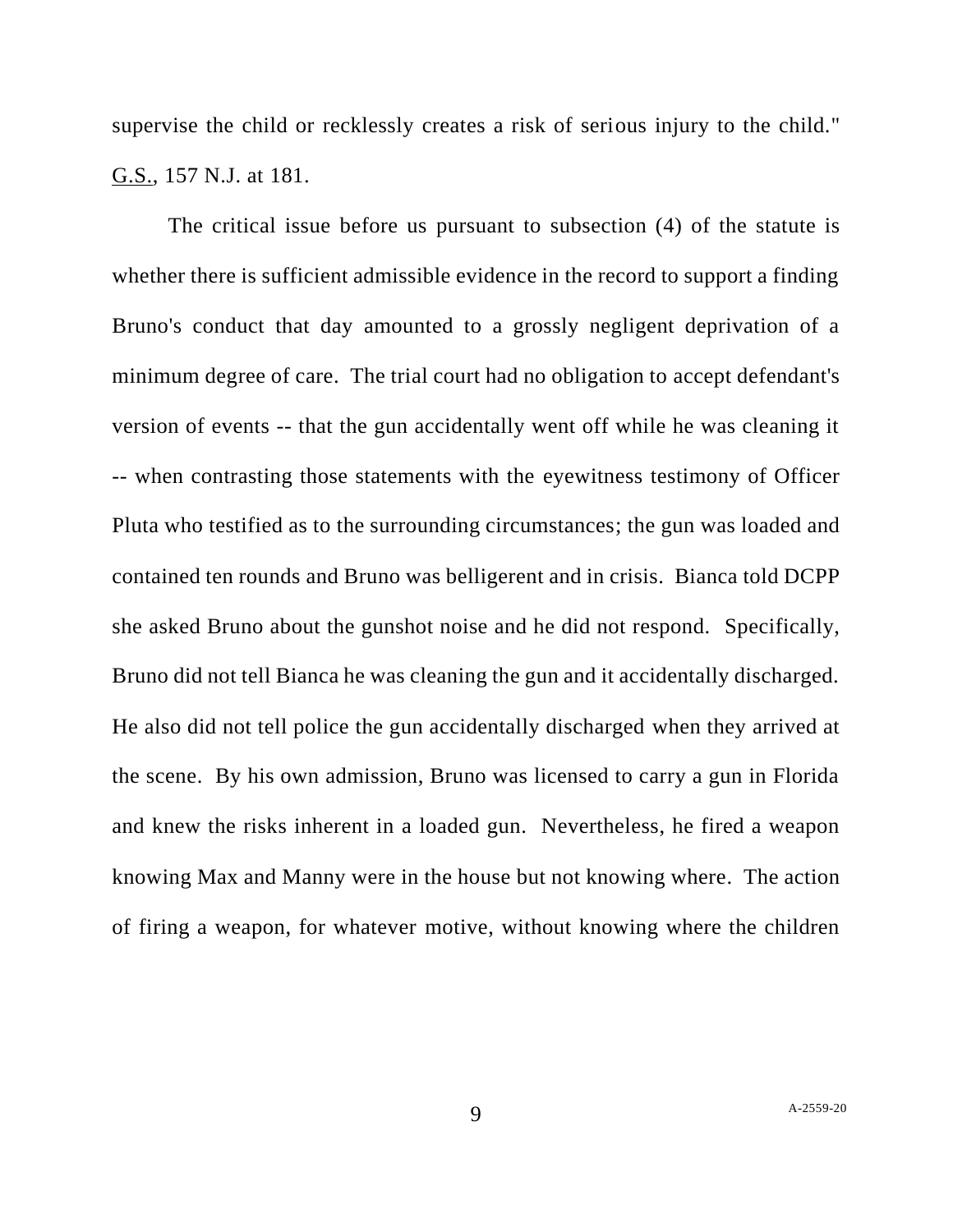were, was grossly negligent and supports a finding of failure to exercise a minimum degree of care.<sup>4</sup>

With respect to the knife, defendant argues the trial court relied upon hearsay evidence in the police report stating Bruno brandished "what looked to be a knife." Bruno claims he was not holding a knife when he was holding his son during the standoff with police on the stairs. The court relied upon the uncontroverted, eyewitness testimony of Officer Pluta that Bruno was holding a knife in one hand and Manny in the other during the altercation of the stairs. Officer Pluta did not rely on the police report and answered the question affirmatively twice.

Moreover, counsel for Bruno did not cross-examine Officer Pluta with respect to the knives at all, only the gun. When DCPP moved its records into evidence at the fact-finding hearing, defendant objected to certain hearsay statements of Officer Pluta, the paternal grandmother, and the paternal aunt in those records and hearsay statements in the police report. DCPP did not object to redacting the statements of the paternal grandmother and aunt. The court

<sup>&</sup>lt;sup>4</sup> Although not relied upon by the trial court, allowing Bianca to take possession of a loaded gun, while two-year old Max was in her care, whether Max was present in the room with them or not, and leave the room with the gun, would also provide sufficient evidence of wantonly negligent behavior.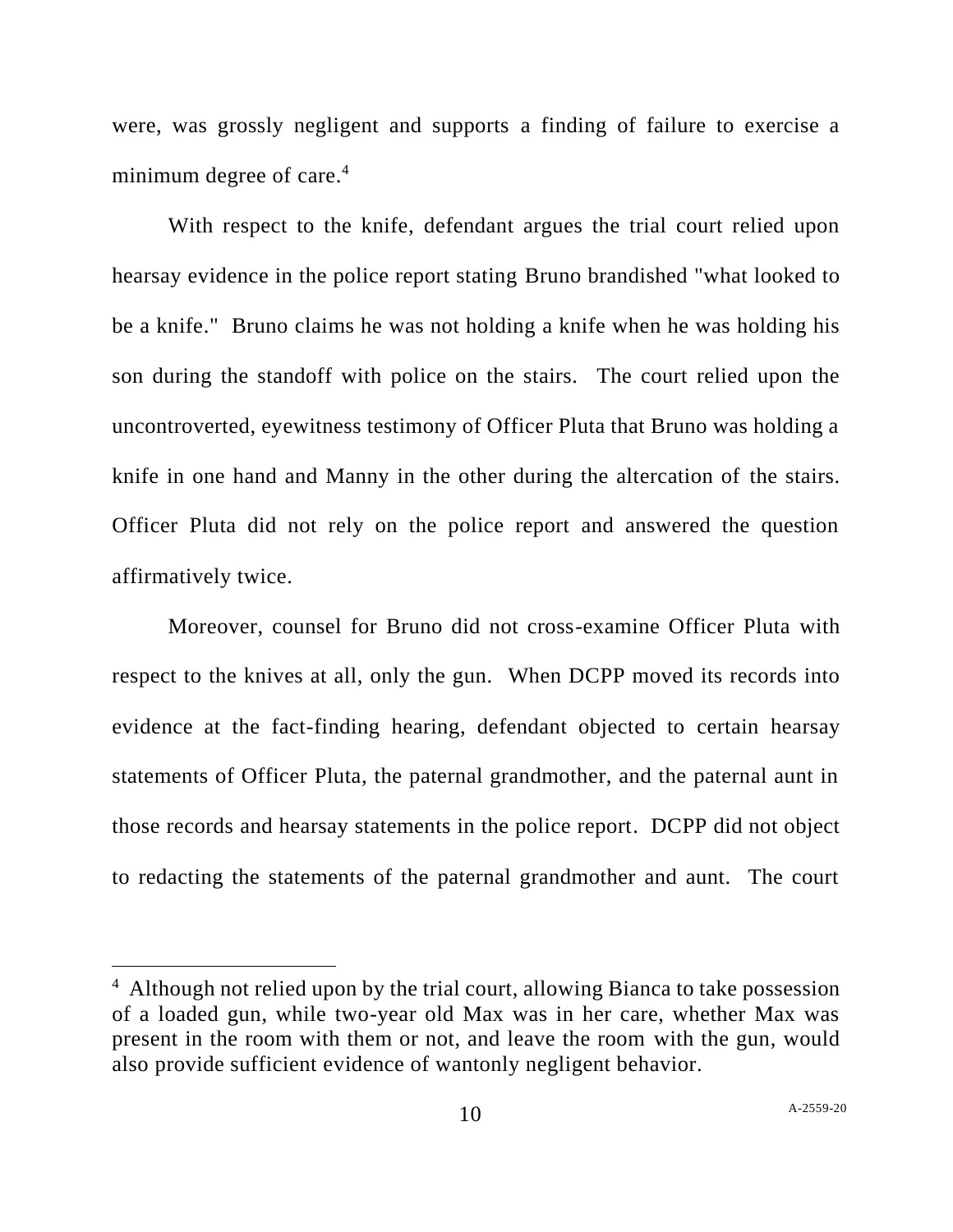overruled defendant's objection as to the admissibility of Officer Pluta's hearsay statements "because he testified and could have been cross-examined by it." "The doctrine of invited error operates to bar a disappointed litigant from arguing on appeal that an adverse decision below was the product of error, when that party urged the lower court to adopt the proposition now alleged to be error." M.C. III, 201 N.J. at 340 (quoting Brett v. Great Am. Recreation Inc., 144 N.J. 479, 503 (1996)). Appellant may not raise objections on appeal which it failed to preserve at the trial court. Id. at 341-40. While counsel objects the trial court improperly considered hearsay evidence about the standoff from the investigation summary, Officer Pluta testified to the same events, which the trial court properly considered. Counsel for defendant did not cross-examine Officer Pluta with respect to any testimony regarding the knives. In short, we find no error in the trial court's reliance on Officer Pluta's direct eyewitness testimony.

Finally, both Bruno and Bianca stated Bruno had a knife within reach and Bruno stated he intended to use it to defend himself against the police. N.J.R.E. 803(b)(1) provides as an exception to the hearsay exclusionary rule for the admissibility of statements made by a person who is a party to an action if the statement is offered against them in that action. See State v. Kennedy, 135 N.J. Super. 513, 522 (App. Div. 1975). See also, Biunno, Weissbard, & Zegas,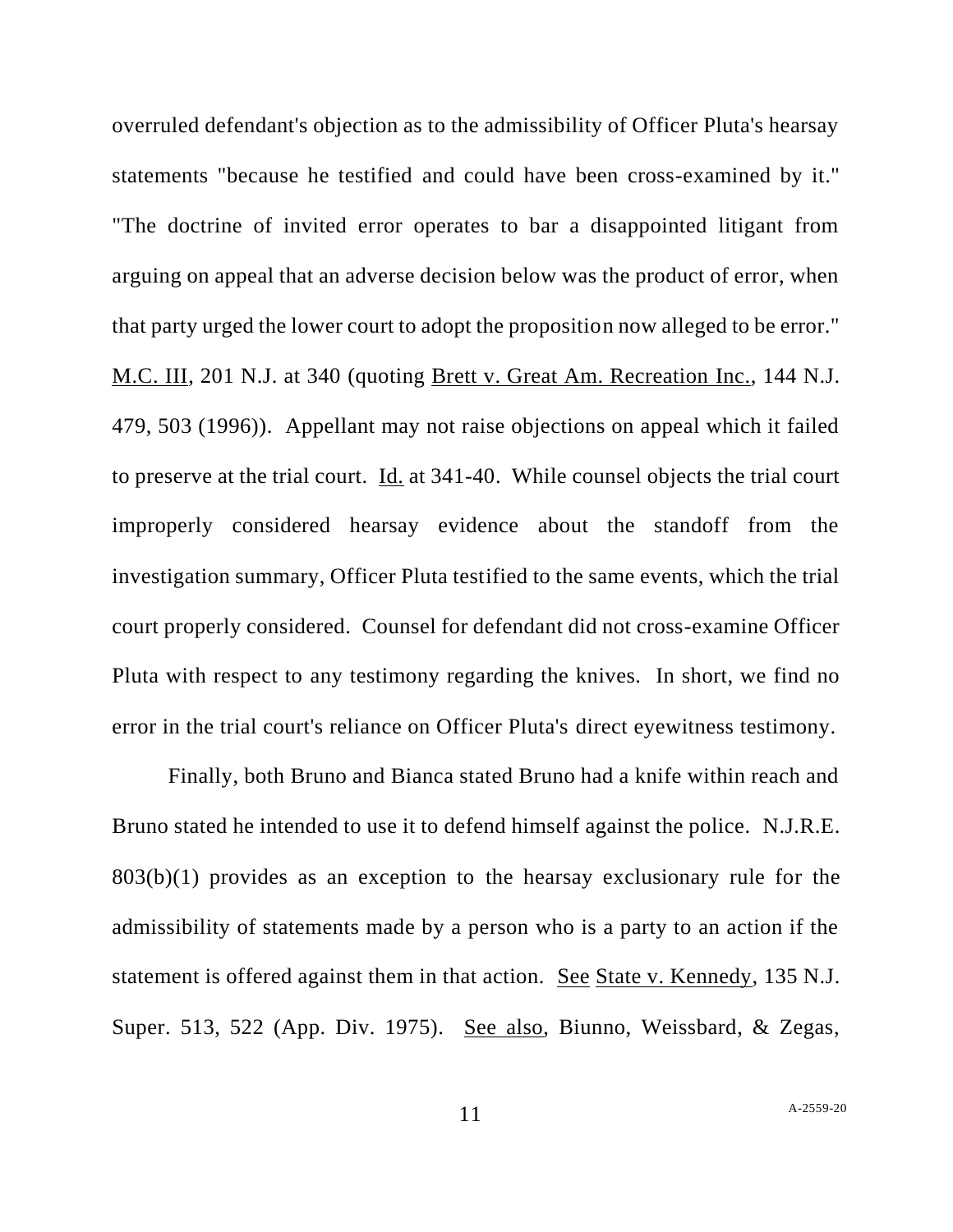Current N.J. Rules of Evidence, cmt. 1 on N.J.R.E. 803(b)(1) (2022). Further, N.J.R.E. 803(c)(25) excepts party statements against interest from the general hearsay exclusionary rule. This includes statements by the party declarant which, at the time of its making, were contrary to declarant's "pecuniary, proprietary, or social interest, or so far tended to subject declarant to civil or criminal liability . . . that a reasonable person in declarant's position would not have made the statement unless the person believed it to be true." Hill v. N.J. Dept. of Corrs. Comm'r Fauver, 342 N.J. Super. 273, 301 (App. Div. 2001); see also, Biunno, Weissbard, & Zegas, Current N.J. Rules of Evidence, cmt. 1 on N.J.R.E. 803(c)(25) (2022).

In examining the totality of the circumstances, the trial court did not err in relying on the testimony of Officer Pluta that Bruno, while in crisis, held his two-month-old son in one hand, a knife in the other, and refused to cooperate with police in handing his son over to them. Those actions were wantonly negligent and placed Manny at substantial risk of imminent harm.

Finally, there is no question Manny was an infant with an intensive need for continuous supervision. The Supreme Court has recognized determining what constitutes abuse and neglect is a fact-sensitive inquiry where the assessment may vary based on the age of the child. [N.J. Div. of Youth & Fam.](http://www.lexis.com/research/buttonTFLink?_m=1cc55a29b9c605ba2f5df4bb2e9d2975&_xfercite=%3ccite%20cc%3d%22USA%22%3e%3c%21%5bCDATA%5b2012%20N.J.%20Super.%20Unpub.%20LEXIS%20213%5d%5d%3e%3c%2fcite%3e&_butType=3&_butStat=2&_butNum=26&_butInline=1&_butinfo=%3ccite%20cc%3d%22USA%22%3e%3c%21%5bCDATA%5b205%20N.J.%2017%2c%2033%5d%5d%3e%3c%2fcite%3e&_fmtstr=FULL&docnum=4&_startdoc=1&wchp=dGLbVzt-zSkAb&_md5=8f9f1ea7bde8d02e07d3fc58b45b4d24)